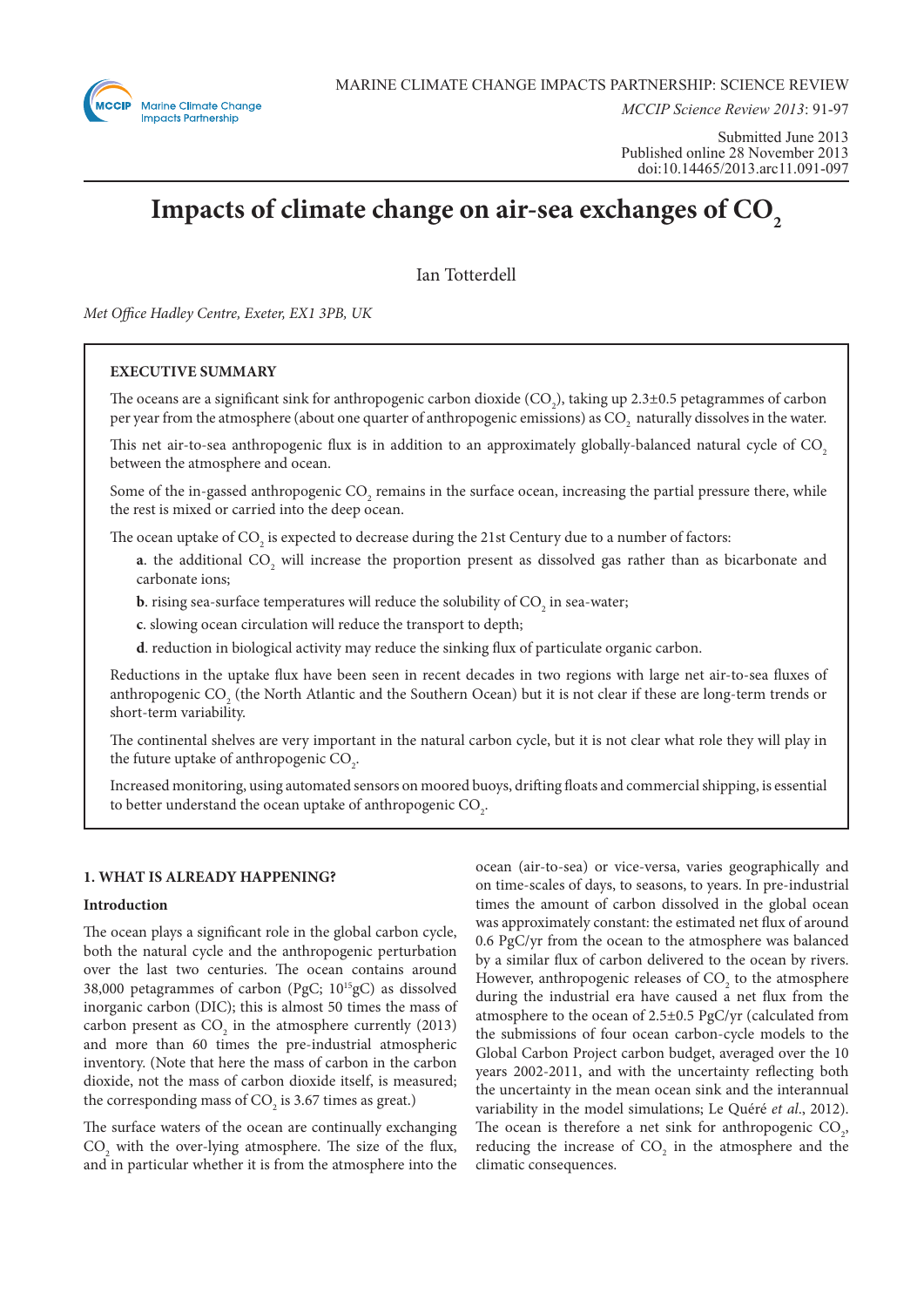#### **How carbon dioxide is taken up by the ocean**

Carbon dioxide, like many gases, dissolves naturally in water. The amount of  $\mathrm{CO}_2$  that can be dissolved in a certain amount of water depends on the salinity and the temperature: cold water can hold more dissolved gas than warm.

However, unlike most other gases, once in solution it reacts with the water to form bicarbonate  $(HCO<sub>3</sub><sup>-</sup>)$  and carbonate ions  $(CO_3^2)$ . The total inventory of dissolved inorganic carbon (DIC) is therefore the sum of the carbonate ion, bicarbonate ion and (unreacted) dissolved gas fractions. How much is found in each form depends on the temperature of the water and the concentrations of other chemical species dissolved in the water. In typical seawater at the surface of the ocean today out of every 100 molecules or ions contributing to DIC approximately 93 will be bicarbonate ions, 6 will be carbonate ions and only 1 will be in the unreacted dissolved gas form. Although individual molecules and ions are continually changing from one form to another through reactions the proportions remain constant overall. The greatly increased capacity for  $\mathrm{CO}_2$  uptake by the ocean as a result of these chemical reactions is referred to as the buffer capacity of sea water, and it is expected to decrease as more  $\mathrm{CO}_2$  dissolves in the ocean.

The rate of transfer of  $CO<sub>2</sub>$  between the atmosphere and the surface ocean is governed by the difference in the partial pressures  $(\Delta p CO_2)$  in the atmosphere and ocean, the solubility of  $\mathrm{CO}_\mathrm{2}$  and by physical factors such as wind-speed and ocean temperature (which are expressed in the transfer velocity). Since the atmosphere is relatively well-mixed its partial pressure of  $\mathrm{CO}_2$  shows little geographical variation at any given time and little variation over the course of a year (the amplitude of the seasonal cycle at Point Barrow in Alaska, for example, is around 15 micro-atmospheres (μatm) compared to a mean value in 2011 of 390 μatm). In contrast, that of the surface ocean shows an annual mean geographical range of over 100 μatm, and individual locations can show seasonal variations of 60 μatm or more (LDEO database, 2013; Takahashi and Sutherland, 2013). The geographical variation is mainly caused by the ocean circulation: highlatitude regions where the water is cold and dense, and where water sinks to the deep ocean, have a low  $pCO<sub>2</sub>$ and are net sinks for atmospheric  $CO<sub>2</sub>$ , while low-latitude regions, especially those like the Equatorial Pacific where deep DIC-rich water upwells to the surface, have high  $pCO<sub>2</sub>$ and out-gas  $\text{CO}_2$  to the atmosphere. The seasonal variation is due to several factors, with different ones dominating at different locations: in some places, particularly at mid- and high-latitudes, intense seasonal biological activity causes a sharp reduction in DIC (due to the carbon being taken up by phytoplankton for photosynthesis and growth) which means the  $pCO<sub>2</sub>$  decreases in the summer. In other regions, where biological activity is less significant, the higher temperatures in summer mean a lower solubility and so the relativelyconstant DIC concentration has a higher  $pCO<sub>2</sub>$  at that time; while in still others deep convection events at certain times of the year can mix up high-CO<sub>2</sub> waters to the surface where they warm and out-gas.

The transfer velocity is strongly dependent on the wind just above the surface ocean, increasing as the square or the cube of the wind-speed. A number of parameterisations are available, including those due to Liss and Merlivat (1986), Wanninkhof (1992) and Nightingale *et al*. (2000); of those, that due to Wanninkhof (1992) is most commonly used. It is recognised that the sea state, i.e. the height and steepness of the waves, is also important, but the effects are less well quantified and no parameterisations of sea-state are currently used in ocean carbon cycle models.

Physical and biological processes within the ocean are important for re-distributing the  $CO<sub>2</sub>$  that has entered the surface waters from the atmosphere. The deep ocean has a higher DIC concentration than the surface ocean, and this concentration gradient is maintained by the action of two 'pumps': the biological pump and the solubility pump. The biological pump is the uptake of DIC in the sun-lit surface waters by phytoplankton for photosynthesis and growth, some of which is not returned to solution until the phytoplankton have died (often by being eaten by zooplankton) and the remains of their cells have sunk into the deep ocean (against the concentration gradient). The solubility pump is due to the fact that the areas where the temperature of the surface ocean is low, are both those where the  $\tt pCO_2$  is low and so the in-gassing of  $CO_2$  is high (due to high solubility) and also where deep water forms (the cold dense water sinks readily away from the surface, taking its dissolved gases with it). Therefore the deep ocean is ventilated by high-DIC water from the surface rather than by surface water with an average DIC concentration. If these pumps did not operate the DIC concentration throughout the ocean would equalise, that in the surface water would rise and so the atmospheric  $CO<sub>2</sub>$ concentration would increase also.

#### **The fluxes**

It is estimated (Prentice *et al*., 2001) that approximately 90 PgC in the form of  $CO_2$  entered the ocean each year in the pre-industrial carbon cycle, balanced by a similar-sized flux out of the ocean; therefore the net flux (averaged over several years) was just the 0.6 PgC/yr out-gassing of river-supplied carbon previously mentioned. However, perturbations to the carbon cycle have been caused during the last 250 years by human activities: mainly the burning of fossil fuels and the clearance of forests. Le Quéré *et al*. (2012) calculate that during the decade 2002 to 2011 the average emissions were 8.3±0.4 PgC/yr from fossil fuels and cement manufacture and 1.0±0.5 PgC/yr from land use changes and over that period the annual fossil fuel emissions increased by 3.1%/yr.

The net flux into the ocean during the decade 2002-2011 is estimated to be 2.5±0.5 PgC/yr (Le Quéré *et al*., 2012). Therefore the ocean is currently taking up just over 25% of the total anthropogenic emissions. This net flux is mainly due to the additional, anthropogenic,  $\mathrm{CO}_2$  in the atmosphere, but also contains minor contributions due to the effects of climate change on the natural (pre-industrial) carbon cycle and the effects of climate change on the anthropogenic  $CO<sub>2</sub>$  flux (these minor contributions may oppose the anthropogenic flux). It is not practical to separate these contributions in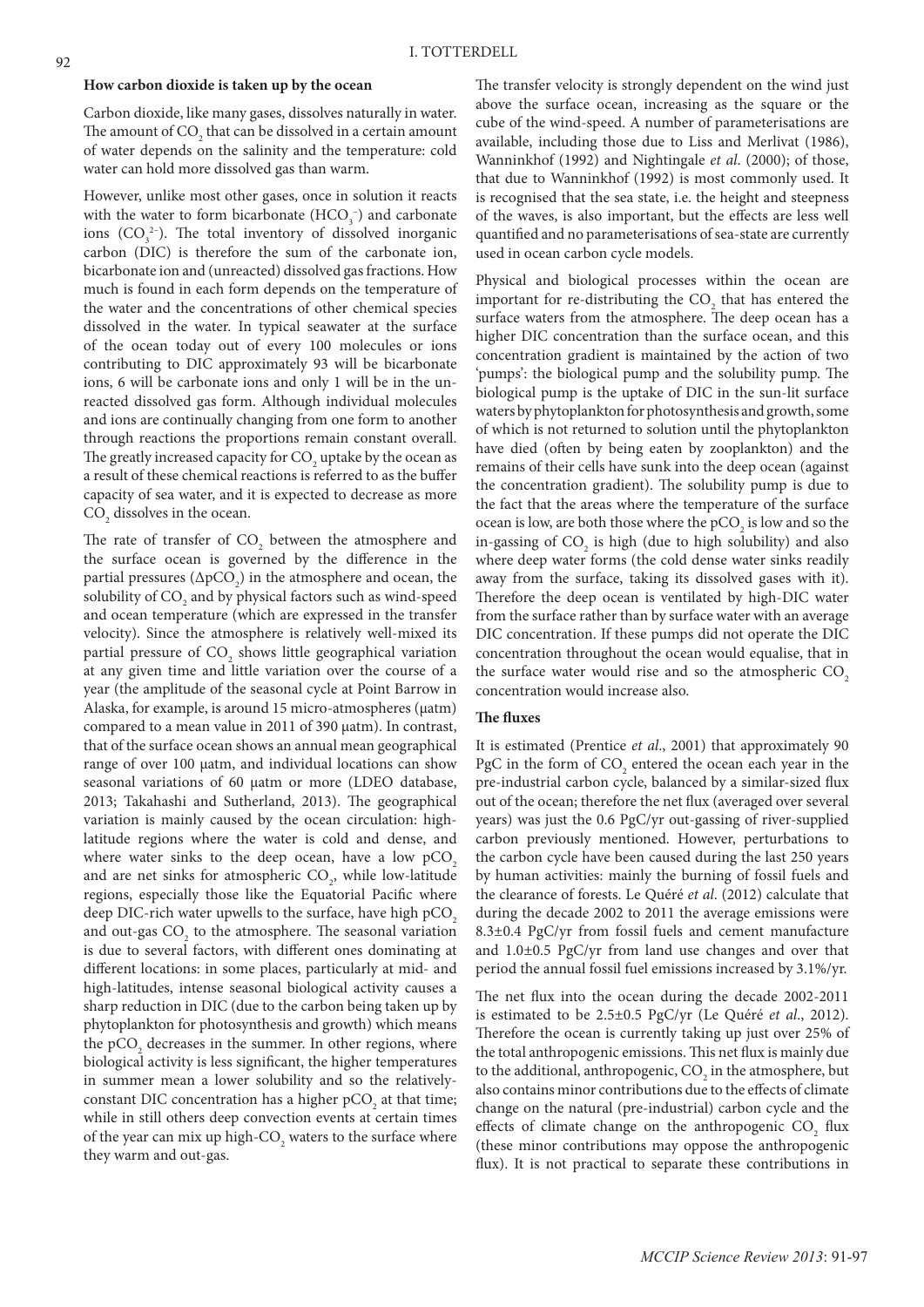observations, though it is possible in model simulations. As the additional  $CO<sub>2</sub>$  enters the ocean it increases the DIC content and so also the ocean surface  $pCO_2$ ; because the atmospheric  $pCO<sub>2</sub>$  is continually being increased by anthropogenic emissions the ocean  $pCO_2$  will continue to rise also. Khatiwala *et al*. (2009) estimate that up to 2008, a total of 140±25 PgC of anthropogenic carbon had been stored in the ocean since the start of the industrial era (plus perhaps another 11 PgC in the Arctic, which was outside the area of their main calculation).

Model simulations are also required to identify the geographical regions where the flux of anthropogenic CO<sub>2</sub> into the ocean is strongest. Models consistently show that the polar and sub-polar North Atlantic and areas of the Southern Ocean are the main areas where anthropogenic  $CO_2$  enters the ocean. These areas are, not coincidentally, those where deep water formation occurs: the sinking water carries the newly in-gassed anthropogenic  $\mathrm{CO}_\mathrm{2}$  away from the surface and allows more to be taken up by the ocean.

Continental shelves play an important role in the natural carbon cycle, with dissolved and particulate organic matter being received from the terrestrial biosphere via rivers, biological growth and respiration in the shelf waters themselves, and the export of DIC and dissolved and particulate organic carbon to the deep waters of the adjacent ocean. The spatial and temporal heterogeneity of the shelf environments makes estimating the fluxes and stores of carbon there very difficult, but a number of estimates have been attempted both globally and for particular shelf regions including the North-West European Shelf. Chen and Borges (2009) estimate that, globally, shelf seas are net sinks for atmospheric  $CO<sub>2</sub>$  (but estuaries are net sources). Thomas *et al*. (2004) estimate, through observations and modelling, that the North-West European Shelf is a net sink, and exports 93% of the CO<sub>2</sub> taken up to the North Atlantic; Borges *et al*. (2005) also conclude that this shelf is a net sink. No estimates have been published that separately calculate the air-tosea  $\mathrm{CO}_2$  flux in different areas of this shelf. Data are now being collected regularly by research groups from a number of countries using autonomous instruments installed in commercial ships (including ferries) that operate on the shelf but the data coverage is not yet adequate to fully characterise the flux and the funding for such activities is insecure.

## **2. WHAT COULD HAPPEN?**

The main problem facing the assessment of future changes in ocean uptake of  $\mathrm{CO}_2$  is the short time-period over which observations have been available. No more than three decades of data are available globally, and for much of that time some regions (e.g. the Southern Ocean) were barely sampled at all. This means that it is often difficult to determine with confidence which observed changes over time are due to trends in climate or atmospheric  $\mathrm{CO}_2$  and which are due to natural climate cycles (e.g. El Niño/La Niña, North Atlantic Oscillation, Pacific Decadal Oscillation). Model simulations forced by observed weather reanalyses can help with this determination.

Le Quéré *et al*. (2010) used a model forced by NCEP reanalyses (NCEP 2001, updated) and found that the global

decadal-average air-to-sea flux of anthropogenic  $\mathrm{CO}_2$  should have been rising at a rate of 0.32 PgC/yr per decade over the period 1981-2007, based on the rise in atmospheric  $pCO_2$ . However, they calculated that the effect of climate change over the same period was to reduce the sink by 0.20 PgC/ yr per decade, so the actual rise was only 0.12 PgC/yr per decade, less than 40% of what it would have been without climate change.

Changes over time in the air-to-sea flux are mainly due to changes in the disequilibrium between atmospheric and ocean surface  $pCO_2$  values. (One exception to this is in highlatitude regions where significant reductions in the area covered by ice can allow more of the ocean to in- or out-gas  $CO<sub>2</sub>$ .) The atmospheric  $CO<sub>2</sub>$  content rose during the decade 2000-2009 at an average rate of 1.9 μatm/yr (converting from the mass-based rate of 4.0±0.2 PgC/yr in Conway and Tans, 2011); so if the ocean surface  $pCO_2$  value rises more slowly than this the air-to-sea flux will increase, but if it rises faster the flux will decrease. There are a small number of timeseries stations where both atmospheric and ocean  $pCO<sub>2</sub>$ values have been recorded for more than a decade, and the results are highly dependent on the location.

• At the Bermuda Atlantic Time-series Study site (BATS, 31°40'N, 64°10'W) from 1983 to 2005 Bates (2007) showed (with a linear fit) pCO<sub>2</sub><sup>atm</sup> rising by 1.78  $\mu$ atm/yr and pCO<sub>2</sub><sup>ocn</sup> by 1.67 μatm/yr, while with seasonal detrending applied to the data both  $pCO_2^{\text{atm}}$  and  $pCO_2^{\text{ocn}}$  rose by 1.80  $\mu \text{atm/yr}$ ; in the first case the sink will have increased but it will have remained constant in the second.

• The Hawaii Ocean Time-series (HOT) at Station ALOHA (22°45'N, 158°00'W) between 1988 and 2007 showed (Dore *et al.*, 2009) pCO<sub>2</sub><sup> $\text{atm}}$ </sup> rising by 1.68  $\mu$ atm/yr but pCO<sub>2</sub><sup>ocn</sup> rising by 1.88 μatm/yr, implying a decreasing sink.

• González-Dávila *et al*. (2010) reported that at the ESTOC site (29°10'N, 15°30'W; near the Canary Islands) from 1995 to 2004 pCO<sub>2</sub><sup>atm</sup> rose by 1.6  $\mu$ atm/yr while pCO<sub>2</sub><sup>ocn</sup> rose by 1.55 μatm/yr: an increasing sink.

• However, between 1985 and 2006 at a monitoring station in the Iceland Sea (68.0°N, 12.67°W) Olafsson *et al*. (2009) reported  $pCO_2^{\text{ atm}}$  rising by 1.69  $\mu$ atm/yr but  $pCO_2^{\text{ocn}}$  rising by 2.15 μatm/yr, meaning a large decrease in the sink.

A number of recent studies (Schuster and Watson, 2007; Schuster *et al.*, 2009) have reported a reduction in CO<sub>2</sub> uptake in the North Atlantic between the mid 1990s and 2005 based on a number of repeat surveys (latterly made using automatic instrument packages on commercial ships crossing the Atlantic). Omar and Olsen (2006) and Corbière *et al*. (2007) also reported weakening of the North Atlantic sink over this period. Schuster and Watson (2007) suggested a link to changing ocean circulation patterns, while Corbière *et al*. (2007) suggested that rising sea-surface temperatures had the major influence, Metzl *et al*. (2010) linked quicklyrising winter  $pCO<sub>2</sub>$  values to stronger convection (which mixes more DIC-rich water up to the surface) and several studies (e.g. Thomas *et al*., 2007; Ullman *et al*., 2009; McKinley *et al*., 2011) have tried to interpret the changing uptake in terms of known climate cycles including the North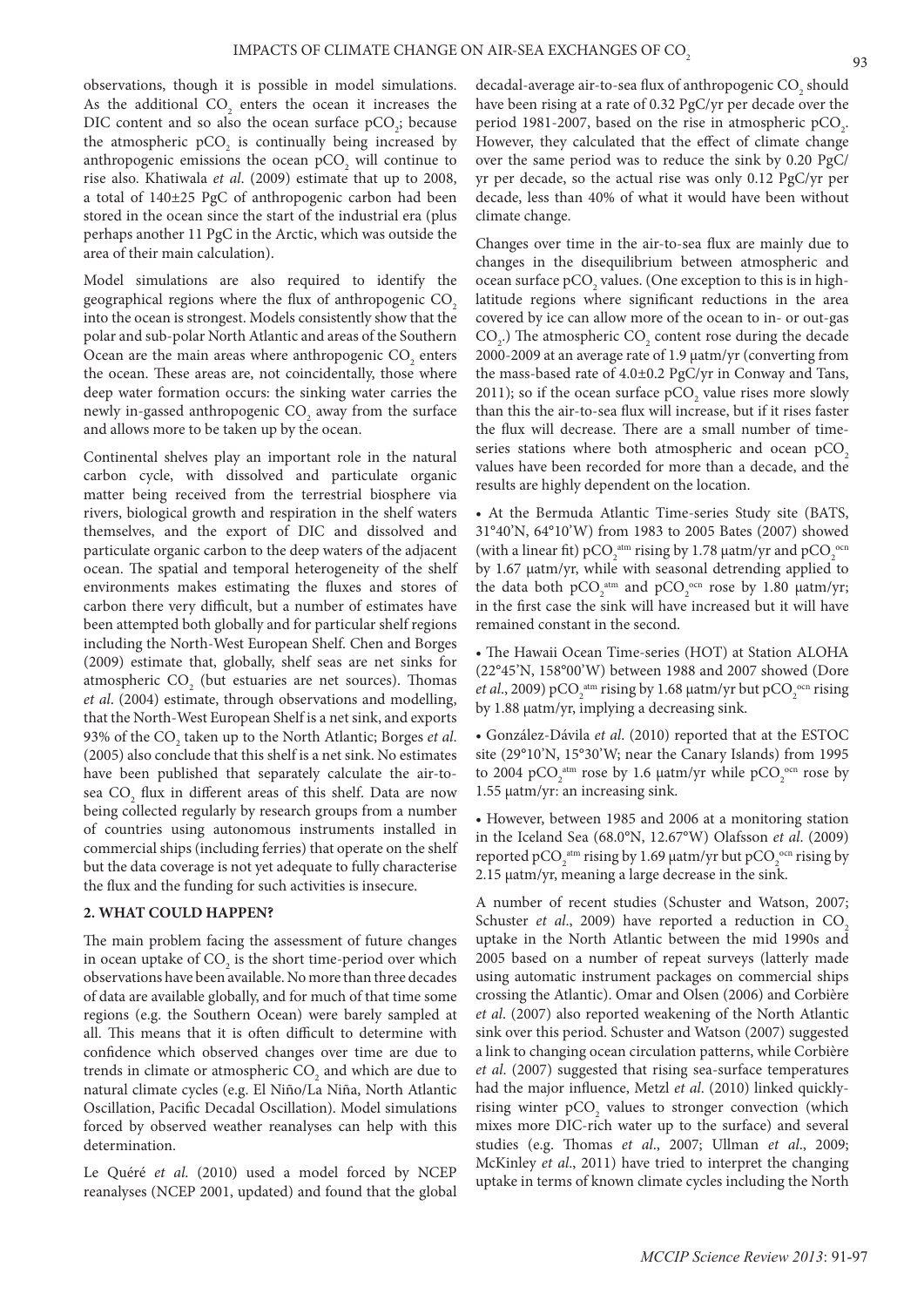Atlantic Oscillation. The network of commercial ships with automated instrument packages measuring surface ocean  $\tt pCO<sub>2</sub>$  in the North Atlantic has expanded rapidly during the last few years, mainly co-ordinated through the EU-funded projects CarboOcean (between 2005 and 2009 inclusive) and CarboChange (from 2011): see Watson *et al*. (2009) for a description of the network, which will allow future changes to the North Atlantic sink to be closely monitored.

Le Quéré *et al*. (2007) identified, on the basis of an atmospheric inversion analysis, a reduction in the net sink in the Southern Ocean in recent decades. A model simulation, driven by observed heat fluxes and winds indicated that the known intensification of the zonal winds over the Southern Ocean would have increased convection in the ocean and mixed more DIC-rich water to the surface, perturbing the natural cycle to produce a larger out-gassing and so a smaller net total flux into the ocean. Since that paper further modelling studies (e.g. Lenton *et al*., 2009) have suggested that this mechanism may be at least partly countered by increased eddy activity in the ocean (which was not included in the original model simulations); however, whatever the exact mechanism causing it, the weakening of the Southern Ocean sink has been supported by in-situ studies (e.g. Metzl *et al*., 2009), though such surveys are necessarily localised and it is not clear that they can be regarded as indicative of the whole Southern Ocean.

Coupled climate-carbon cycle models have, since Cox *et al*. (2000), been used to produce projections of future climate change and future carbon sources and sinks. The models, which include the atmosphere, ocean and biogeochemical components, are driven by a number of scenarios (projections) of future anthropogenic  $\mathrm{CO}_2$  emissions (including land-use changes). The model projections consistently indicate that, in scenarios where the  $\mathrm{CO}_2$  emissions continue to rise through the 21st century, the ocean sink will take up a smaller percentage of the annual emissions, leaving more in the atmosphere where it can cause climate warming. (It should be noted, however, that the absolute size of the sink continues to increase.) The models consistently attribute this relative weakening of the sink to four processes: reduced solubility of CO<sub>2</sub>; a change in the carbon chemistry, in particular an increase in the proportion of DIC that is in dissolved gas form (and so a given DIC concentration will give a higher ocean  $\tt pCO<sub>2</sub>$  and a given  $\tt pCO<sub>2</sub>$  value will correspond to a lower DIC content); a change in the ocean circulation, particularly a decrease in the rate of formation of deep water; and a reduction in the sinking flux of particulate organic carbon produced by surface ocean ecosystems (i.e. a weakening of the biological pump; Bopp *et al*., 2001). The mechanisms behind the changes in these processes are understood: the solubility decreases as sea-surface temperatures rise; the change in the chemical buffering is due to an increase in the concentration of hydrogen ions when  $\mathrm{CO}_2$  dissolves in water, which is the principal effect of ocean acidification; the slowing of deep water formation is due to increased stratification in the surface ocean, caused in turn by increased fresh-water input from melting ice and by increased sea-surface temperatures; and the weakening of the biological pump is mainly due to

reduced nutrient supply because increased stratification has inhibited vertical mixing and upwelling (in some areas of the ocean where nutrients are always abundant biological activity increases due to shallower mixing keeping phytoplankton in well-illuminated near-surface waters, but in most areas – and globally – the effect of nutrient reduction is dominant).

It is not known how the uptake of  $CO_2$  in the waters of the North-West European Shelf around the British Isles will change during the 21st century. Changes in ocean chemistry will certainly be significant, and reduced solubility of CO<sub>2</sub> because of warming surface waters will also reduce the net uptake. Increased stratification may inhibit the exchange of shelf and open-ocean waters, which would reduce both the export of DIC and organic carbon off the shelf and the supply of nutrients onto the shelf; though there are also significant supply mechanisms for nutrient from land via rivers and from shallow sediments which will not be inhibited by increased stratification. In fact the strength of biological production on the shelf is likely to be significantly affected by other, non-climate, anthropogenic influences, including changes to nutrient loadings in rivers (due to changes in agricultural practices on land) and changes to grazing pressure (due to changing abundances of fish as a result of fishing policies). Models capable of representing all these factors and processes over long time-scales on the shelf are only just becoming available, building on existing successful models such as ERSEM (Blackford *et al*., 2004).

# **3. KNOWLEDGE GAPS**

a. More intensive monitoring (spatially and temporally) of the carbon system, and of ecosystem activity and nutrient flows, in the open ocean and in shelf waters. This will mean more automated sensors on buoys and on commercial shipping, and additional research cruises for process studies and sensor calibration. This would be best done as part of existing international projects such as the Global Ocean Observing System (GOOS) and the Integrated Carbon Observing System (ICOS).

b. More understanding of how physical processes (e.g. nearsurface vertical mixing by ocean eddies) and biological organisms interact (on scales of a few kilometres) to produce the sinking flux of particulate organic carbon, and how that flux is respired and remineralised in the intermediate-depth and deep waters: this is the essential process of the biological pump.

c. More understanding of how the above processes will change with changing climate, and how they will feedback on the concentrations of greenhouse gasses in the atmosphere and so on climate change.

# **4. SOCIO-ECONOMIC IMPACTS**

a. The projected weakening of the ocean sink for  $CO_2$  will mean that more  $CO_2$  will remain in the atmosphere and so the effects of climate change will be greater than otherwise. The likely social and economic consequences of that, in the United Kingdom and elsewhere, are still uncertain but UKCP09 (http://ukclimateprojections.defra.gov.uk) gives a range of possible outcomes for the UK and the 4th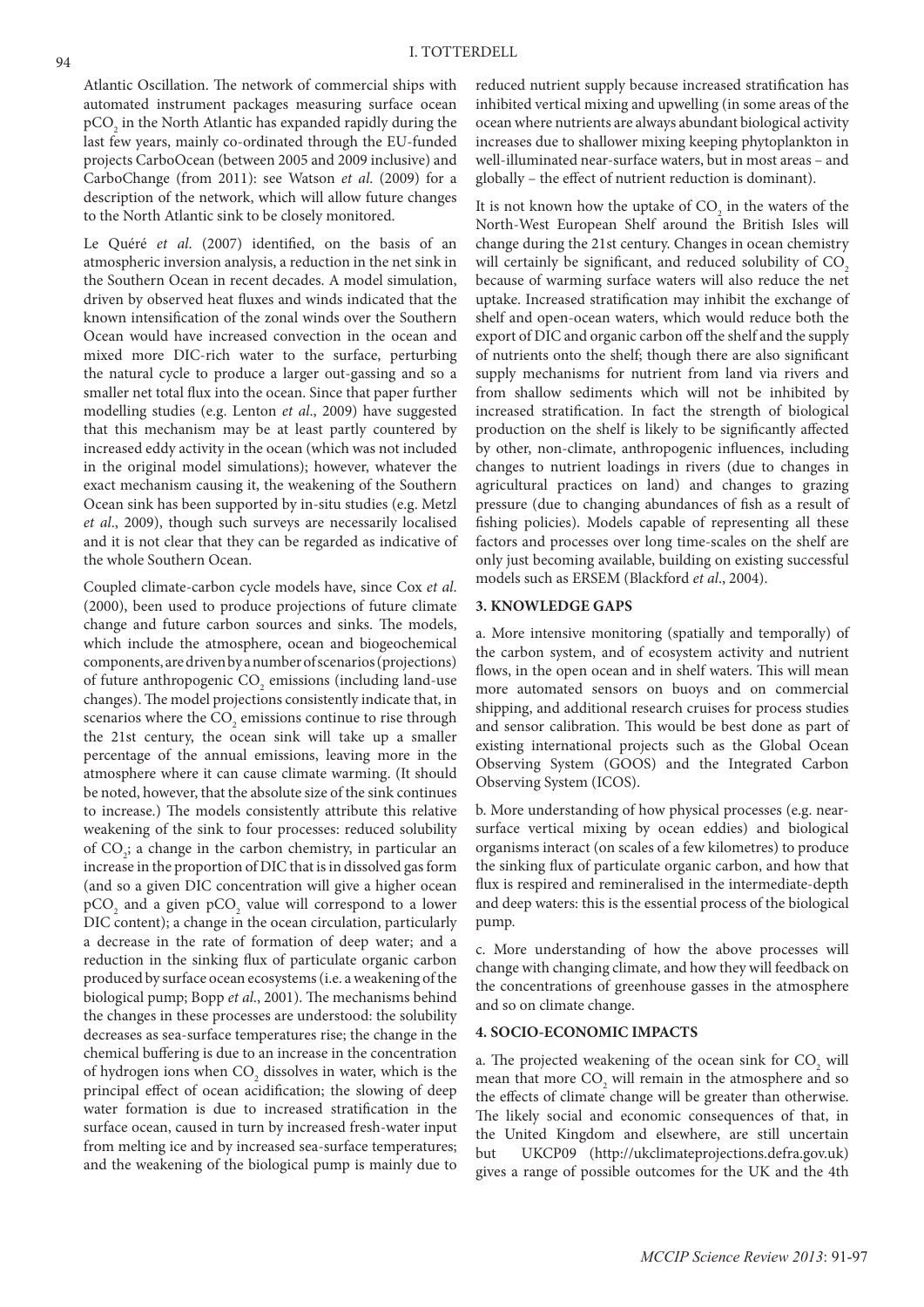Assessment Report of the IPCC (Parry *et al*., 2007) provides the most comprehensive description of the possible impacts across the world.

b. The main effect of the extra anthropogenic  $\mathrm{CO}_2$  entering the ocean is ocean acidification. As  $\mathrm{CO}_2$  dissolves in water it makes it more acidic (reduces its pH), and though no carbon cycle projections indicate that the ocean will become at all acidic (i.e. have a pH less than 7.0) during the 21st century (or even soon after) the changes that are projected (pH reduction from 8.1 to 7.8 or less) are expected to have significant impacts on marine organisms. The impacts fall into two categories: single-celled organisms (including coral polyps and some phytoplankton and zooplankton) that form shells of calcite or aragonite (both forms of calcium carbonate); and multi-celled organisms such as squid and fish (especially their larval stages). At present the calcium carbonate shells can be formed easily, and once formed have no tendency to dissolve again in the near-surface waters where the calcifying organisms live, but by the end of the current century the changing carbon chemistry (and in particular the change in the saturation state of calcite and aragonite) will mean that the energetic cost of shell-formation will be very high and will severely reduce the ability of those organisms to survive; and, once formed, the shells will easily dissolve again (Orr *et al*., 2005). In the case of fish, squid, etc., it is the reduction in the pH that affects their ability to regulate their internal body chemistry. There are many laboratory, mesocosm and modelling studies underway to quantify these effects, including a number funded as part of the Natural Environment Research Council's Ocean Acidification thematic plan. The socio-economic impacts arise because fish provide a major source of protein to human societies, and coral reefs are among the most productive ocean environments and provide a wide range of benefits to humans.

# **5. CONFIDENCE ASSESSMENT**

### **What is already happening?**



There is high confidence in the carbon chemistry, qualitatively and quantitatively.

There is high confidence in the physics of the uptake mechanism, and in the solubility quantitatively as a function of temperature, but there is uncertainty about the dependency of the transfer velocity on wind-speeds when those speeds are high.

There is high confidence in the size of the emissions of  $CO<sub>2</sub>$ and of the change in the atmospheric content.

There is high confidence in the sign of the air-to-sea flux globally, and moderate confidence in its size globally and

seasonally, but there is low confidence in the size of the fluxes regionally, and there is low confidence also in the size of the recent decadal variation globally.

There is moderate confidence that the shelf seas are a net sink for atmospheric  $\mathrm{CO}_2$  globally, but very low confidence in the size of the flux into the waters of the North-West European Shelf.





There is moderate confidence that the ocean sink will increase in strength in absolute terms but decrease as a proportion of emissions (if the rate of emissions continues to rise). There is moderate confidence in the size of the increase globally (for a specified emission scenarios).

There is low confidence in the size of the change in the ocean sink regionally (and even in the sign of the change in some regions).

There is moderate confidence in the sign of the changes in the sink in the North Atlantic and in the Southern Ocean seen over recent decades, but low confidence in the explanations.

In future scenarios there is high confidence in the predicted change in the carbon chemistry, but low confidence in the changes to the ocean circulation and low confidence in the changes in the strength of the biological pump (there is moderate confidence in the biological processes already included in the models, but low confidence that there are no important ones still omitted).

There is no confidence at all about any statements about future  $CO_2$  uptake by shelf waters.

# **CITATION**

Please cite this document as:

Totterdell, I. (2013) Impacts of climate change on air-sea exchanges of CO<sub>2</sub>, MCCIP Science Review 2013, 91-97, doi:10.14465/2013.arc11.091-097

#### **REFERENCES**

- Bates, N.R. (2007) Interannual variability of the oceanic  $CO<sub>2</sub>$  sink in the subtropical gyre of the North Atlantic Ocean over the last 2 decades. *J. Geophys. Res. Oceans*, **112**, C09013, doi:10.1029/2006JC003759
- Blackford, J.C., Allen, J.I., and Gilbert, F.J. (2004) Ecosystem dynamics at six contrasting sites: a generic model study. *J. Mar. Syst.*, **52**, 191–215.
- Bopp, L., Monfray, P., Aumont, O., Dufresne, J.-L., Le Treut, H., Madec, G., Terray, L., and Orr, J.C. (2001) Potential impact of climate change on marine export production. *Glob. Biogeo. Cycles*, **15**, 81-99.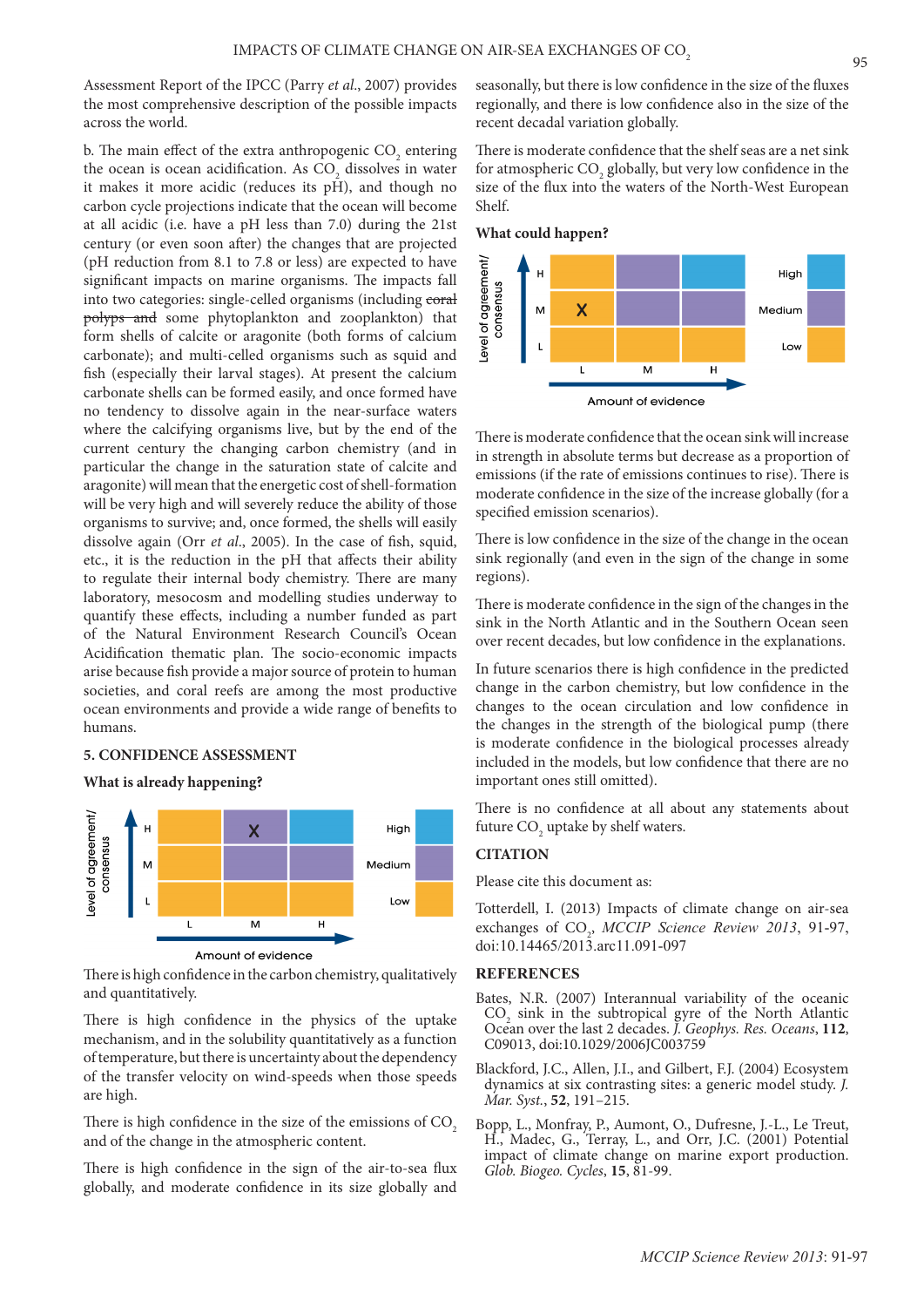- Borges, A.V. (2005) Do we have enough pieces of the jigsaw to integrate  $CO_2$  fluxes in the coastal ocean? *Estuaries*, **28**,  $1-25.$
- Chen, C.-T. A. and Borges, A.V. (2009) Reconciling opposing views on carbon cycling in the coastal ocean: Continental shelves as sinks and near-shore ecosystems as sources of atmospheric CO2 . *Deep-Sea Res. II*, **56**, 578-590. doi:10.1016/j.dsr2.2009.01.001
- Conway, T., and Tans, P. (2011) *Trends in atmospheric carbon dioxide*. NOAA/ESRL, November 2011. URL: http://www. esrl. noaa. gov/gmd/ccgg/trends/global. html.
- Corbière, A., Metzl, N., Reverdin, G., Brunet, C. and Takahashi, T. (2007) Interannual and decadal variability of the oceanic carbon sink in the North Atlantic subpolar gyre. *Tellus Series B-Chem. Phys. Meteo.*, **59**, 168-17, doi:10.1111/ j.1600-0889.2006.00232.x
- Cox, P.M., Betts, R.A., Jones, C.D., Spall, S.A. and Totterdell, I.J. (2000) Acceleration of global warming due to carboncycle feedbacks in a coupled climate model. *Nature*, **408**, 184-187.
- Dore, J. E., Lukas, R., Sadler, D. W., Church, M. J. and Karl, D. M. (2009) Physical and biogeochemical modulation of ocean acidification in the central North Pacific. *Proc. Natl. Acad. Sci.*, **106**, 12235-12240. doi:10.1073.pnas.0906044106
- Gonzalez-Davila, M., Santana-Casiano, J.M., Rueda, M.J., and Llinas, O. (2010) The water column distribution of carbonate system variables at the ESTOC site from 1995 to 2004. *Biogeosciences*, **7**, 3067-3081
- Khatiwala, S., Primeau, F. and Hall, T., (2009) Reconstruction of the history of anthropogenic  $CO<sub>2</sub>$  concentrations in the ocean. *Nature*, **462**, 346-349, doi:10.1038/nature08526
- LDEO database (2013) *Gridded fields of pCO<sub>2</sub> for year 2005.* Downloaded 5 April 2013. URL: http://www.ldeo.columbia. edu/res/pi/CO2/carbondioxide/global\_ph\_data/calcfile.txt
- Le Quéré, C., Rodenbeck, C., Buitenhuis, E. T., Conway, T. J., Lagenfelds, R., Gomez, A., Labuschagne, C., Ramonet, M., Nakazawa, T., Metzl, N., *et al*. (2007) Saturation of the Southern Ocean  $CO<sub>2</sub>$  sink due to recent climate change, *Science*, **316**, 1735-1738.
- Le Quéré, C., Takahashi, T., Buitenhuis, E.T., Rodenbeck, C., and Sutherland, S.C. (2010). Impact of climate change and variability on the global oceanic sink of CO<sub>2</sub>. *Glob. Biogeo.*<br>
Glob. **Biogeo.** *Cycles*, **24**, GB4007, doi:10.1029/2009GB003599
- Le Quéré, C., Andres, R. J., Boden, T., Conway, T., Houghton, R. A., House, J. I., Marland, G., Peters, G. P., van der Werf, G., Ahlström, A., *et al*. (2012) The global carbon budget 1959–2011. *Earth Syst. Sci. Data Disc.,* **5**, 1107–1157, doi:10.5194/essdd-5-1107-2012
- Lenton, A., Codron, F., Bopp, L., Metzl, N., Cadule, P., Tagliabue, A., and Le Sommer, J. (2009) Stratospheric ozone depletion reduces ocean carbon uptake and enhances ocean acidification. *Geophys. Res. Lett.*, **36**, L12606, doi: 10.1029/2009GL038227
- Liss, P.S. and Merlivat, L. (1986) *Air-sea gas exchange rates: introduction and synthesis.* In: Buat-Ménard, P. (Ed.), The Role of Air-Sea Exchange in Geochemical Cycling, 113- 127. D. Reidel.
- McKinley, G., Fay, A., Takahashi, T., and Metzl, N. (2011) Convergence of atmospheric and North Atlantic carbon dioxide trends on multidecadal timescales. *Nature Geoscience*, **4**, 606-610.
- Metzl, N. (2009) Decadal increase of oceanic carbon dioxide in Southern Indian Ocean surface waters (1991-2007). *Deep-Sea Res. II*, **56**, 607-619.
- Metzl, N., Corbière, A., Reverdin, G., Lenton, A., Takahashi, T., Olsen, A., Johannessen, T., Pierrot, D., Wanninkhof, R., Ólafsdóttir, S.R., *et al*. (2010) Recent acceleration of the sea surface  $fCO<sub>2</sub>$  growth rate in the North Atlantic subpolar gyre (1993–2008) revealed by winter observations. *Glob. Biogeo. Cycles*, **24**, GB4004, doi:10.1029/2009GB003658.
- NCEP Reanalysis data (2001) *NCEP/NCAR Reanalysis Monthly Means and Other Derived Variables*. Provided by the NOAA-CIRES Climate Diagnostics Center, Boulder, CO, USA. URL: http://www.cdc.noaa.gov/cdc/data/ncep. reanalysis.derived.html
- Nightingale, P.D., Malin, G., Law, C.S., Watson, A.J., Liss, P.S., Liddicoat, M.I., Boutin, J., and Upstill-Goddard, R.C. (2000) In situ evaluation of air–sea gas exchange parameterizations using novel conservative and volatile tracers. *Glob. Biogeo. Cycles*, **14**, 373–387.
- Olafsson, J., Olafsdottir, S.R., Benoit-Cattin, A., M. Danielsen, M., Arnarson, T.S., and Takahashi, T. (2009) Rate of Iceland Sea acidification from time series measurements. *Biogeosciences*, 6, 2661-2668.
- Omar, A.M., and Olsen, A. (2006) Reconstructing the time history of the air–sea  $CO<sub>2</sub>$  disequilibrium and its rate of change in the eastern subpolar North Atlantic, 1972–1989. *Geophys. Res. Lett.*, **33**, L04602.
- Orr, J.C., Fabry, V.J., Aumont, O., Bopp, L., Doney, S.C., Feely, R.A., Gnanadesikan, A., Gruber, N., Ishida, A., Joos, F. *et al.* (2005) Anthropogenic ocean acidification over the twentyfirst century and its impact on calcifying organisms. *Nature*, **437**, 681-686, doi:10.1038/nature04095.
- Parry, M.L., Canziani, O.F., Palutikof, J.P., van der Linden, P.J. and Hanson, C.E.,(Eds.) (2007) *Climate Change 2007: Impacts, Adaptation and Vulnerability: Contribution of Working Group II to the Fourth Assessment Report of the Intergovernmental Panel on Climate Change*. Cambridge University Press, Cambridge, UK, 976 pp.
- Prentice, C., Farquhar, G.D. , Fasham, M.J.R., Goulden, M.L., Heimann, M., Jaramillo, V.J., Kheshgi, H.S., Le Quéré, C., Scholes, R.J. and Wallace, D.W.R. (2001) *The carbon cycle and atmospheric carbon dioxide*. In Climate Change 2001: The Scientific Basis (Contribution of Working Group I to the Third Assessment Report of the Intergovernmental Panel on Climate Change), J. Houghton, *et al*., eds. Cambridge University Press. Cambridge. pp. 183-237.
- Schuster, U., and Watson, A.J. (2007) A variable and decreasing sink for atmospheric  $CO<sub>2</sub>$  in the North Atlantic, *J. Geophys. Res.*, **112**, C11006, doi:10.1029/2006JC003941
- Schuster, U., Watson, A.J., Bates, N.R., Corbiere, A., Gonzalez-Davila, M., Metzl, N., Pierrot, D. and Santana-Casiano, M. (2009) Trends in North Atlantic sea-surface  $fCO<sub>2</sub>$  from 1990 to 2006. *Deep-Sea Res. II,* **56**, 620–629, doi:10.1016/j. dsr2.2008.12.011
- Takahashi, T., Sutherland, S.C. and Kozyr, A. (2012) *Global Ocean Surface Water Partial Pressure of CO<sub>2</sub> Database: Measurements Performed During 1957–2011* (Version 2011). ORNL/CDIAC-160, NDP-088(V2011). Carbon Dioxide Information Analysis Center, Oak Ridge National Laboratory, U.S. Department of Energy, Oak Ridge, Tennessee, doi: 10.3334/CDIAC/OTG.NDP088(V2011).
- Takahashi, T., and Sutherland, S.C. (2013). *Climatological Mean Distribution of pH and Carbonate Ion Concentration in Global Ocean Surface Waters in the Unified pH Scale and Mean Rate of their Changes in Selected Areas.* Final Report Submitted to the National Science Foundation, 08 January 2013, . URL: http://www.ldeo.columbia.edu/res/pi/CO2/ carbondioxide/pages/global\_ph.html